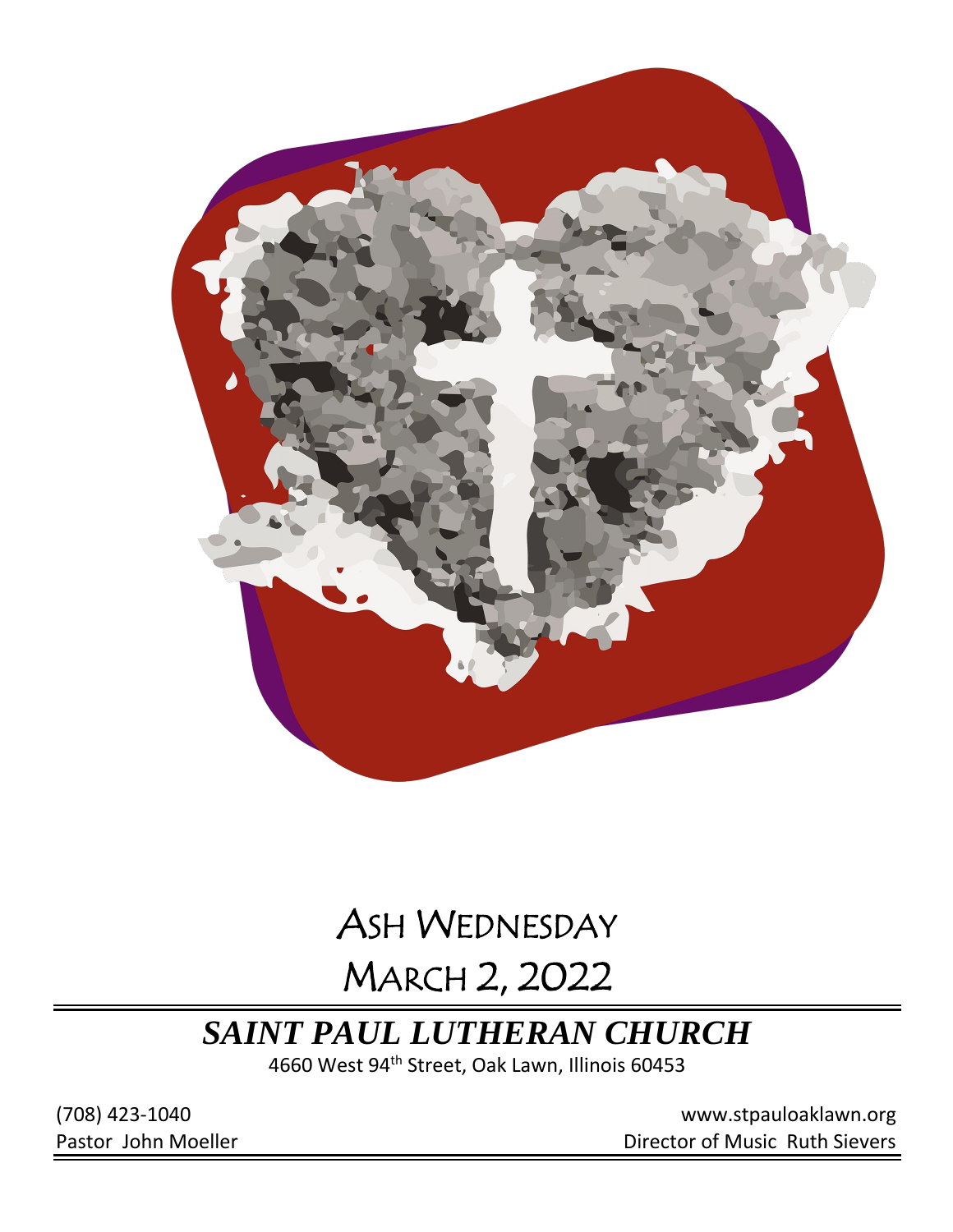#### **As We Gather**

Throughout the Bible, ashes have been associated with humility, repentance, and mortality. In Genesis, we read of the great patriarch: "Abraham answered and said, 'Behold, I have undertaken to speak to the Lord, I who am but dust and ashes'" (Genesis 18:27). In Job, we read that the longsuffering Job said of his life: "I have become like dust and ashes" (Job 30:19b). Daniel the prophet states: "Then I turned my face to the Lord God, seeking Him by prayer and pleas for mercy with fasting and sackcloth and ashes" (Daniel 9:3). Ash Wednesday brings us the opportunity to follow the pattern set by our spiritual ancestors and to begin the observance of "a holy Lent" as we come before the Lord in ashes.

#### **DISTRIBUTION OF ASHES**

Ashes are a symbol of our sorrow over our sin. They remind us of our mortality and our need for a Savior, and indicate the beginning of a new life through repentance. Ashes will be given to those who wish to receive them during the time of Holy Communion before receiving the bread and wine. If you would rather not receive ashes, just bow your head to indicate this to the pastor. Parents are encouraged to speak with their children beforehand about the ashes and their meaning. Ashes will not be given to little children without their parent's consent.

| <b>Prelude</b>                                                                                                                                                                                                                                        | "Today Your Mercy Calls Us"                                                                                                                                                                                                                                                         | V. Hildner          |
|-------------------------------------------------------------------------------------------------------------------------------------------------------------------------------------------------------------------------------------------------------|-------------------------------------------------------------------------------------------------------------------------------------------------------------------------------------------------------------------------------------------------------------------------------------|---------------------|
| <b>Opening Hymn</b>                                                                                                                                                                                                                                   | "Today Your Mercy Calls Us"                                                                                                                                                                                                                                                         | #915                |
| Today Your mercy calls us<br>$\mathbf{1}$<br>To wash away our sin.<br>However great our trespass,<br>Whatever we have been,<br>However long from mercy<br>Our hearts have turned away,<br>Your precious blood can wash us<br>And make us clean today. | Today our Father calls us;<br>3<br>His Holy Spirit waits;<br>His blessed angels gather<br>Around the heav'nly gates.<br>No question will be asked us<br>How often we have come;<br>Although we oft have wandered,<br>It is our Father's home.                                       |                     |
| 2<br>Today Your gate is open,<br>And all who enter in<br>Shall find a Father's welcome<br>And pardon for their sin.<br>The past shall be forgotten,<br>A present joy be giv'n,<br>A future grace be promised,<br>A glorious crown in heav'n.          | O all-embracing Mercy,<br>4<br>O ever-open Door,<br>What should we do without You<br>When heart and eye run o'er?<br>When all things seem against us,<br>To drive us to despair,<br>We know one gate is open,<br>One ear will hear our prayer.<br>Text: Oswald Allen, 1816-78, alt. | Text: Public domain |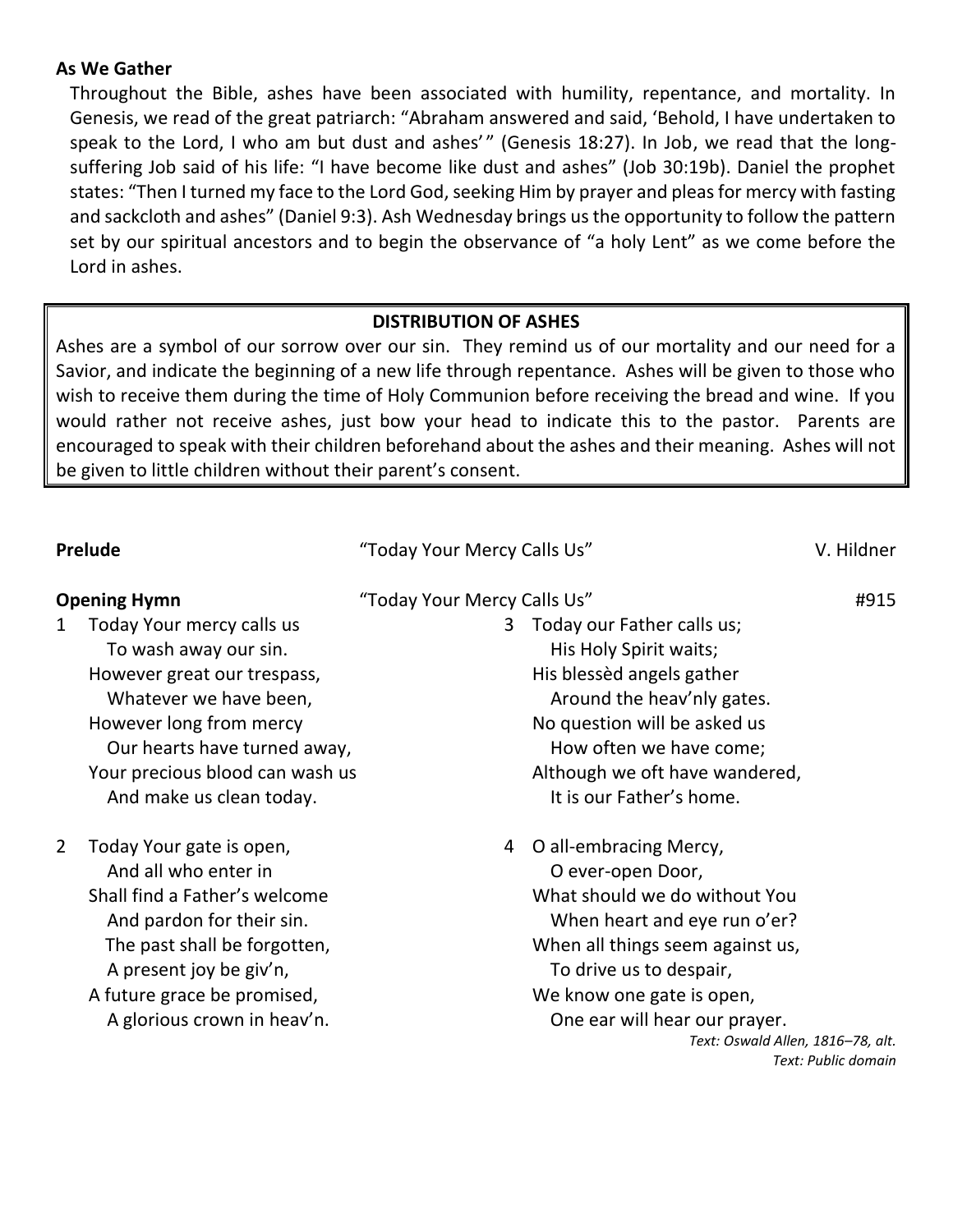### **Invocation**

- **P** In the name of the Father and of the  $\pm$  Son and of the Holy Spirit.
- C **Amen.**
- $\boxed{\mathbf{P}}$  I will go to the altar of God,
- C **to God my exceeding joy.**
- $\mathbf{P}$  Our help is in the name of the Lord,
- C **who made heaven and earth.**

#### **Confessional Address**

 $\mathbf{P}$  Beloved in the Lord, it is our intention to receive the Holy Supper of our Lord Jesus Christ, in which He strengthens our faith by giving us His body to eat and His blood to drink…

…May the almighty and merciful God and Father of our Lord Jesus Christ, by His Holy Spirit, accomplish this in us.

C **Amen.**

### **Confession & Absolution**

- **P** Having heard the Word of God, let us confess our sins to Him, imploring Him for the sake of His Son Jesus Christ to grant us forgiveness.
- C **O almighty God, merciful Father, I, a poor, miserable sinner, confess unto You all my sins and iniquities with which I have ever offended You and justly deserved Your temporal and eternal punishment. But I am heartily sorry for them and sincerely repent of them, and I pray You of Your boundless mercy and for the sake of the holy, innocent, bitter sufferings and death of Your beloved Son, Jesus Christ, to be gracious and merciful to me, a poor, sinful being.**
- $\left| \mathbf{P} \right|$  God be merciful to you and strengthen your faith.
- C **Amen.**
- $\mathbf{P}$  Do you believe that the forgiveness I speak is not my forgiveness but God's?
- C **Yes.**
- $\mathbf{P}$  Let it be done for you as you believe. In the stead and by the command of my Lord Jesus Christ, I forgive you all your sins in the name of the Father and of the  $\pm$  Son and of the Holy Spirit.
- C **Amen.**
- $\left| \mathbf{P} \right|$  Now may the God of peace Himself sanctify you completely, and may your whole spirit, soul, and body be kept blameless at the coming of our Lord Jesus Christ. He who calls you is faithful; He will surely do it. Go in  $+$  peace.
- C **Amen.**

## + WORD +

#### **Prayer of the Day**

 $\left| \mathbf{P} \right|$  The Lord be with you.

- C **And also with you.**
- $\left[\mathbf{P}\right]$  Let us pray.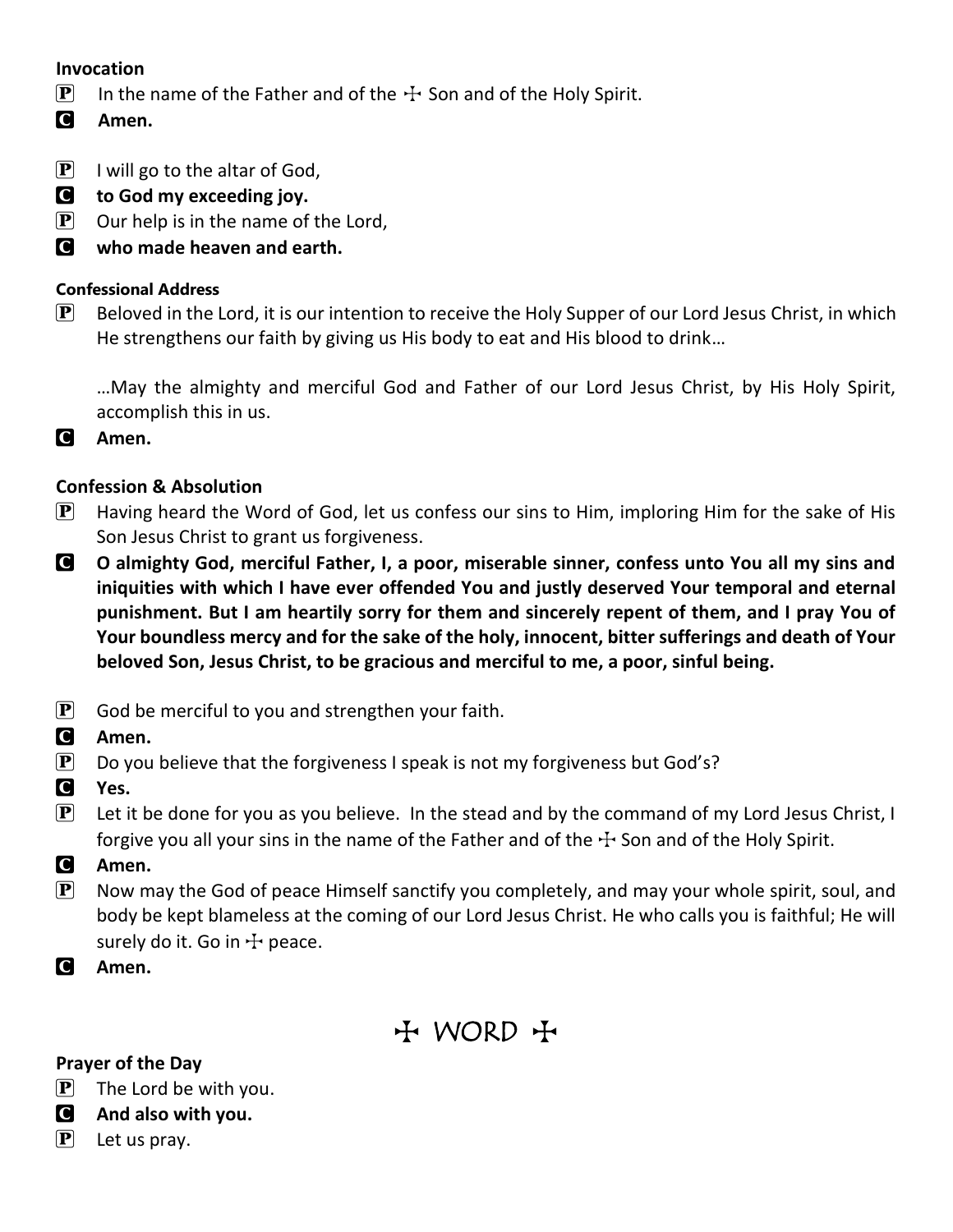Almighty and everlasting God, You despise nothing You have made and forgive the sins of all who are penitent.

- C **Create in us new and contrite hearts, that lamenting our sins and acknowledging our wretchedness, we may receive from You full pardon and forgiveness;**
- $\mathbf{P}$  through Jesus Christ, Your Son, our Lord, who lives and reigns with You and the Holy Spirit, one God, now and forever.
- C **Amen.**

**Epistle** The Ministry of Reconciliation  $\ddot{\tau}$  2 Corinthians 5:20b-6:10 We implore you on behalf of Christ, be reconciled to God. <sup>21</sup>For our sake he made him to be sin who knew no sin, so that in him we might become the righteousness of God. <sup>1</sup>Working together with him, then, we appeal to you not to receive the grace of God in vain. <sup>2</sup>For he says, "In a favorable time I listened to you, and in a day of salvation I have helped you." Behold, now is the favorable time; behold, now is the day of salvation. <sup>3</sup>We put no obstacle in anyone's way, so that no fault may be found with our ministry, <sup>4</sup>but as servants of God we commend ourselves in every way: by great endurance, in afflictions, hardships, calamities, <sup>5</sup>beatings, imprisonments, riots, labors, sleepless nights, hunger; <sup>6</sup>by purity, knowledge, patience, kindness, the Holy Spirit, genuine love; <sup>7</sup>by truthful speech, and the power of God; with the weapons of righteousness for the right hand and for the left; <sup>8</sup>through honor and dishonor, through slander and praise. We are treated as impostors, and yet are true; <sup>9</sup>as unknown, and yet well known; as dying, and behold, we live; as punished, and yet not killed; <sup>10</sup>as sorrowful, yet always rejoicing; as poor, yet making many rich; as having nothing, yet possessing everything.

 $\[\mathbf{\overline{L}}\]$  This is the Word of the Lord.

#### C **Thanks be to God.**

**Verse** Joel 2:13b

Return to the LORD, your God, for he is gracious and merciful, slow to anger, and abounding in steadfast love.

| <b>Men's Choir Anthem-(7pm Only)</b> | "My Faith Looks Up to Thee"                 | arr. Pooler  |
|--------------------------------------|---------------------------------------------|--------------|
| <b>Holy Gospel</b>                   | $\pm$ The Passover with the Disciples $\pm$ | Luke 22:1-13 |

 $\left[ \mathbf{P} \right]$  The Holy Gospel according to St. Luke, the twenty-second chapter.

### **G** Glory to You, O Lord.

 $1$ Now the Feast of Unleavened Bread drew near, which is called the Passover.  $2$ And the chief priests and the scribes were seeking how to put him to death, for they feared the people.

 $3$ Then Satan entered into Judas called Iscariot, who was of the number of the twelve.  $4$ He went away and conferred with the chief priests and officers how he might betray him to them. <sup>5</sup>And they were glad, and agreed to give him money. <sup>6</sup>So he consented and sought an opportunity to betray him to them in the absence of a crowd. <sup>7</sup>Then came the day of Unleavened Bread, on which the Passover lamb had to be sacrificed. <sup>8</sup>So Jesus sent Peter and John, saying, "Go and prepare the Passover for us, that we may eat it." <sup>9</sup>They said to him, "Where will you have us prepare it?" <sup>10</sup>He said to them, "Behold, when you have entered the city, a man carrying a jar of water will meet you. Follow him into the house that he enters  $^{11}$ and tell the master of the house, 'The Teacher says to you, Where is the guest room, where I may eat the Passover with my disciples?' <sup>12</sup>And he will show you a large upper room furnished; prepare it there."  $^{13}$ And they went and found it just as he had told them, and they prepared the Passover.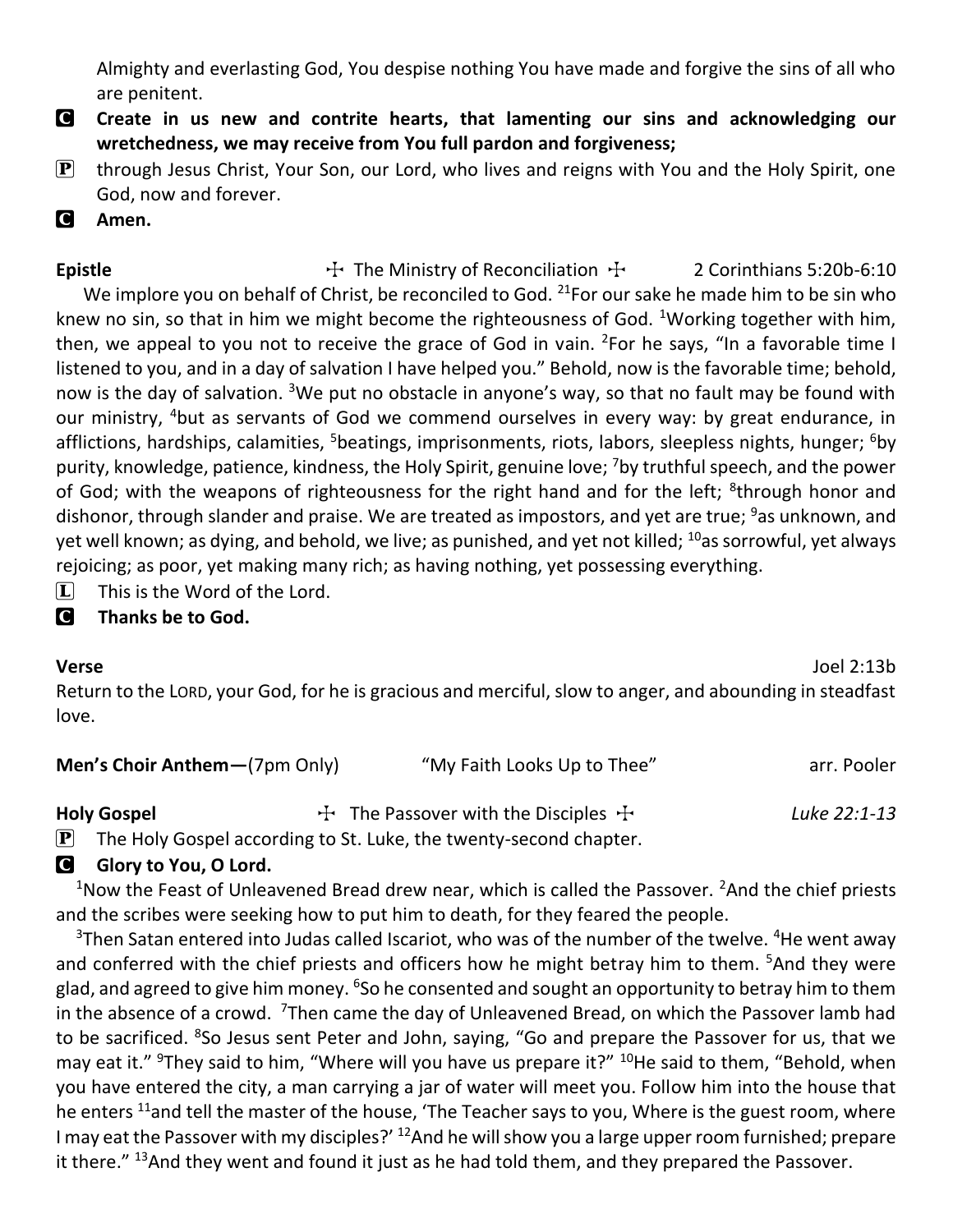$\left| \mathbf{P} \right|$  This is the Gospel of the Lord.

C **Praise to You, O Christ.**

**I believe in God, the Father Almighty, maker of heaven and earth. And in Jesus Christ, His only Son, our Lord, who was conceived by the Holy Spirit, born of the virgin Mary, suffered under Pontius Pilate, was crucified, died and was buried. He descended into hell. The third day He rose again from the dead.**

#### **Confession of Faith** *The Apostles' Creed*

**He ascended into heaven and sits at the right hand of God the Father Almighty. From thence He will come to judge the living and the dead. I believe in the Holy Spirit, the holy Christian Church, the communion of saints, the forgiveness of sins, the resurrection of the body,** and the life  $\pm$  everlasting. Amen.

**Sermon Hymn** "O, Lord, throughout These Forty Days" **#418** 

1 O Lord, throughout these forty days You prayed and kept the fast; Inspire repentance for our sin, And free us from our past.

2 You strove with Satan, and You won; Your faithfulness endured; Lend us Your nerve, Your skill and trust In God's eternal Word.

3 Though parched and hungry, yet You prayed And fixed Your mind above;

#### **Sermon**

#### **Prayer of the Church**

**Offering**—*may be left in the offering plates near the doors as you leave. Those worshipping at home may continue to mail or drop off offerings at the church office, and on-line giving is available to everyone on our website at [www.stpauloaklawn.org.](http://www.stpauloaklawn.org/) For information about regular electronic giving, please contact the church office.* 

#### **Offertory Meditation**

 $H$  SERVICE of the SACRAMENT  $H$ 

#### **Preface**

- $[P]$  The Lord be with you.
- C **And also with you.**
- $\left[ \mathbf{P} \right]$  Lift up your hearts.

So teach us to deny ourselves, Since we have known God's love.

4 Be with us through this season, Lord, And all our earthly days, That when the final Easter dawns, We join in heaven's praise.

> *Text: based on Claudia F. Hernaman, 1838–98; para. Gilbert E. Doan, 1930 Text: © 1978 Lutheran Book of Worship. Used by permission: LSB Hymn License no. 110001400*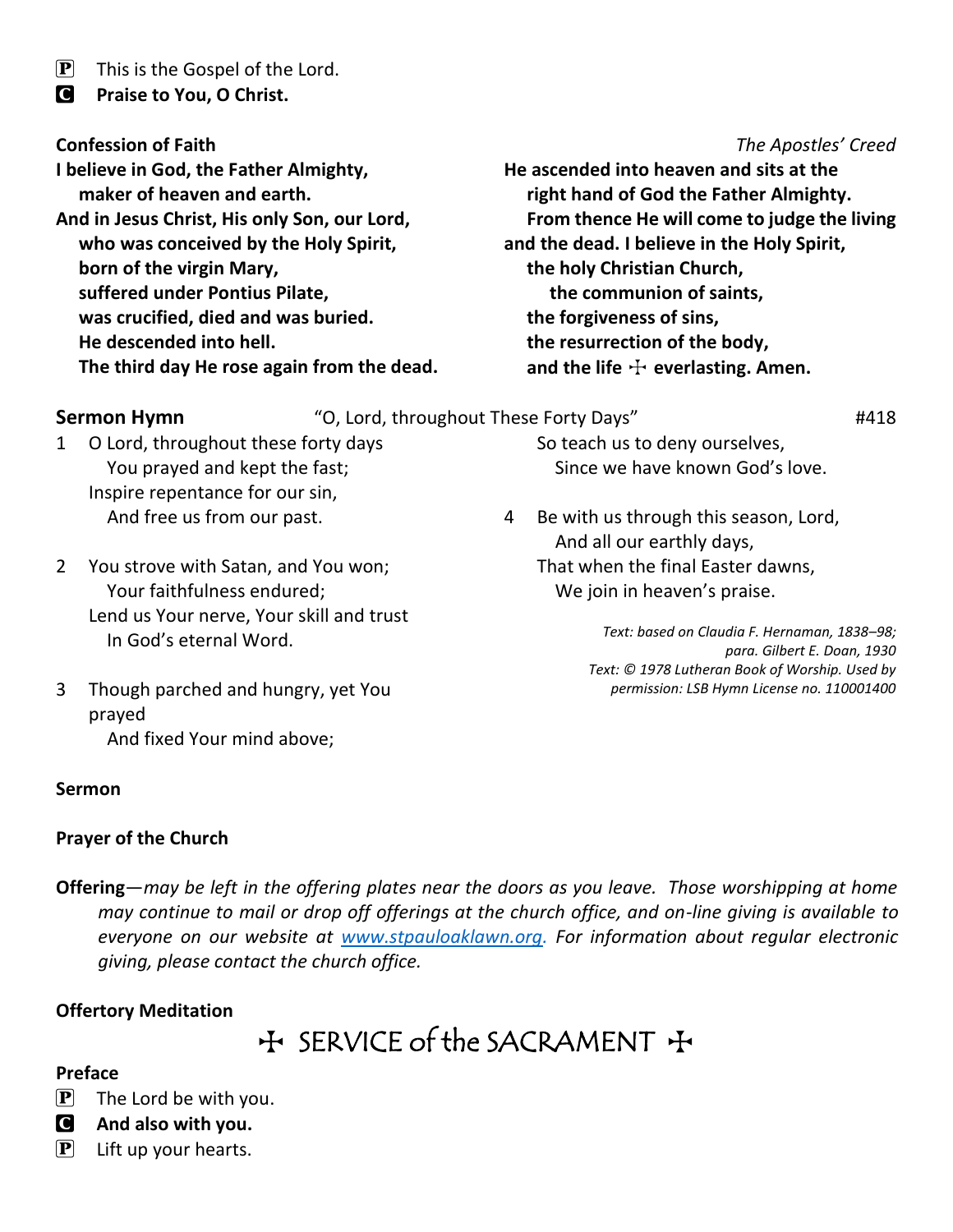- C **We lift them to the Lord.**
- $\left[ \mathbf{P} \right]$  Let us give thanks to the Lord our God.
- C **It is right to give Him thanks and praise.**

### **Proper Preface**

**Lord's Prayer**

**C** Our Father who art in heaven...

**Words of Our Lord**

### **Pax Domini**

- $\mathbf{P}$  The peace of the Lord be with you always.
- C **Amen.**

## + DISTRIBUTION of the SACRAMENT +

### **Hymn** "Just As I Am" #570

- 1 Just as I am, without one plea But that Thy blood was shed for me And that Thou bidd'st me come to Thee, O Lamb of God, I come, I come.
- 2 Just as I am and waiting not To rid my soul of one dark blot, To Thee, whose blood can cleanse each spot,

O Lamb of God, I come, I come.

3 Just as I am, though tossed about With many a conflict, many a doubt, Fightings and fears within, without, O Lamb of God, I come, I come.

- 4 Just as I am, poor, wretched, blind; Sight, riches, healing of the mind, Yea, all I need, in Thee to find, O Lamb of God, I come, I come.
- 5 Just as I am, Thou wilt receive, Wilt welcome, pardon, cleanse, relieve; Because Thy promise I believe, O Lamb of God, I come, I come.
- 6 Just as I am; Thy love unknown Has broken ev'ry barrier down; Now to be Thine, yea, Thine alone, O Lamb of God, I come, I come. *Text: Charlotte Elliott, 1789–1871 Text: Public domain*

**Hymn** "O Jesus, Blessed Lord to Thee" #632

1 O Jesus, blessèd Lord, to Thee My heartfelt thanks forever be, Who hast so lovingly bestowed On me Thy body and Thy blood.

2 Break forth, my soul, for joy and say: What wealth is come to me this day! My Savior dwells within my heart: How blessed am I! How good Thou art!

> *Text: Thomas Hansen Kingo, 1634–1703; tr. Arthur J. Mason, 1851–1928 Text: Public domain*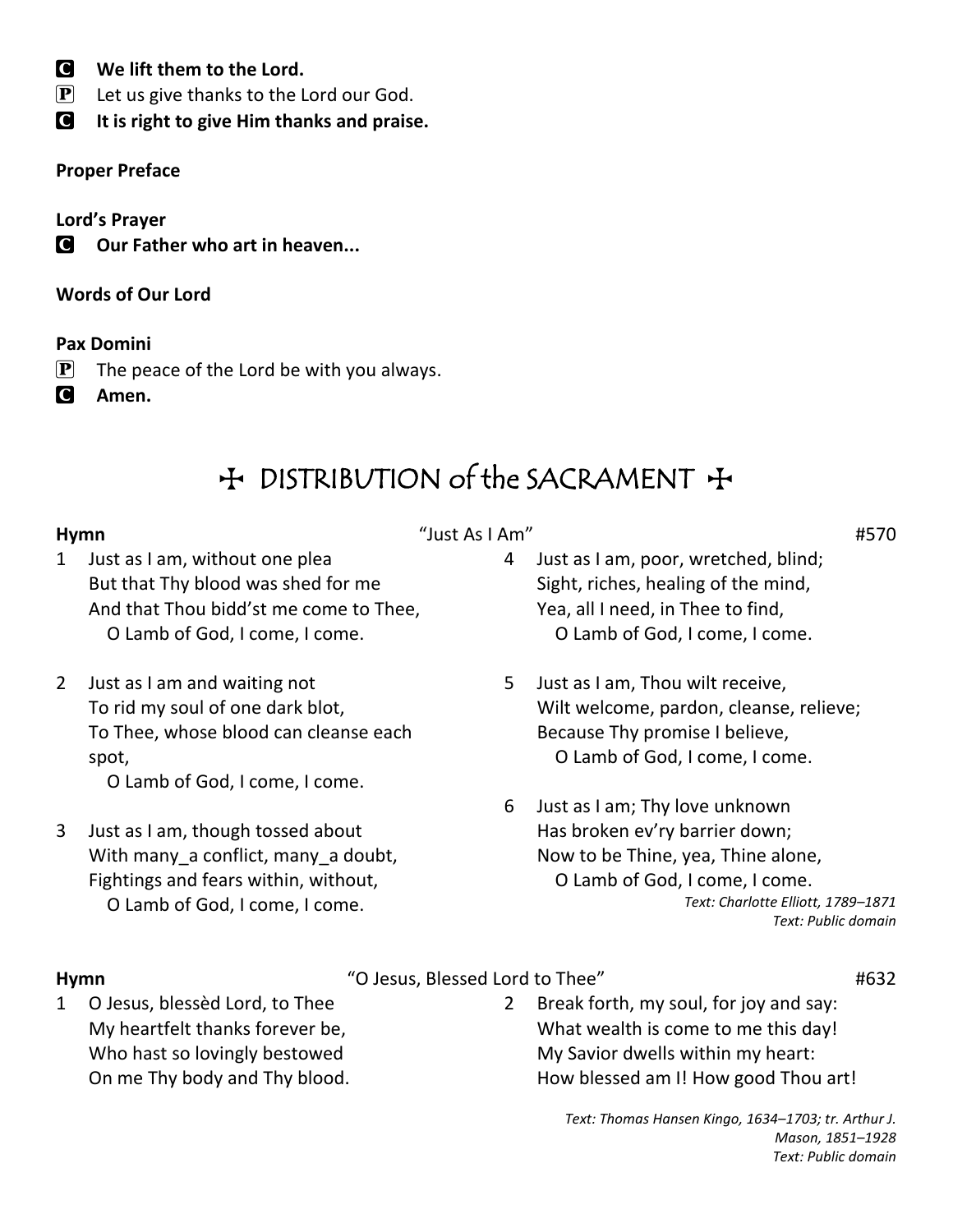### **Communion Blessing**

 $\mathbf{P}$  The Body and Blood of our Lord Jesus Christ strengthen and preserve you in body and soul to life everlasting. Depart  $+$  in peace.

### **Closing Prayers**

- $\left[\mathbf{P}\right]$  Let us pray. We give thanks, heavenly Father, that You have again refreshed us with the body and blood of Your only-begotten Son. As You have called us by Your mercy, grant that we daily rise from the ashes of this world, looking to You in hope and seeking those things that are above; through Your Son, Jesus Christ, our Lord, who lives and reigns with You and the Holy Spirit, one God, now and forever.
- C **Amen.**
- $\mathbf{P}$  Gracious and merciful God, You forgive the sins of all who come to You with penitent and contrite hearts. Grant us the spirit of true repentance to acknowledge our sins and to find in You forgiveness and restoration, wholeness, and peace; through the merits of Jesus Christ, our Lord and our Redeemer.
- C **Amen.**

#### **Benediction**

- $\mathbf{P}$  The Lord bless you and keep you. The Lord make His face shine on you and be gracious to you. The Lord look upon you with favor and  $\pm$  give you peace.
- C **Amen.**

#### **Dismissal**

- $\left[ \mathbf{P} \right]$  Go in peace as you serve the Lord
- C **Thanks be to God.**

**Closing Hymn** "Lord Jesus Christ, with Us Abide" #585 sts. 1-3 & 6

To shine Your Word of saving grace

- 1 Lord Jesus Christ, with us abide, For round us falls the eventide. O let Your Word, that saving light, Shine forth undimmed into the night.
- 2 In these last days of great distress Grant us, dear Lord, true steadfastness That we keep pure till life is spent Your holy Word and Sacrament.
- 3 To hope grown dim, to hearts turned cold Speak tongues of fire and make us bold
- 6 Stay with us, Lord, and keep us true; Preserve our faith our whole life through— Your Word alone our heart's defense, The Church's glorious confidence.

Into each dark and loveless place.

*Text: tr. F. Samuel Janzow, 1913–2001, alt.; (st. 1): Philipp Melanchthon, 1497–1560; (st. 1): German version Geistliche Psalmen, 1611, Nuremberg; (sts. 2–3, 6): Nicolaus Selnecker, 1532–92 Text: © 1982 Concordia Publishing House. Used by permission: LSB Hymn License no*. *110001400*

#### **Postlude**